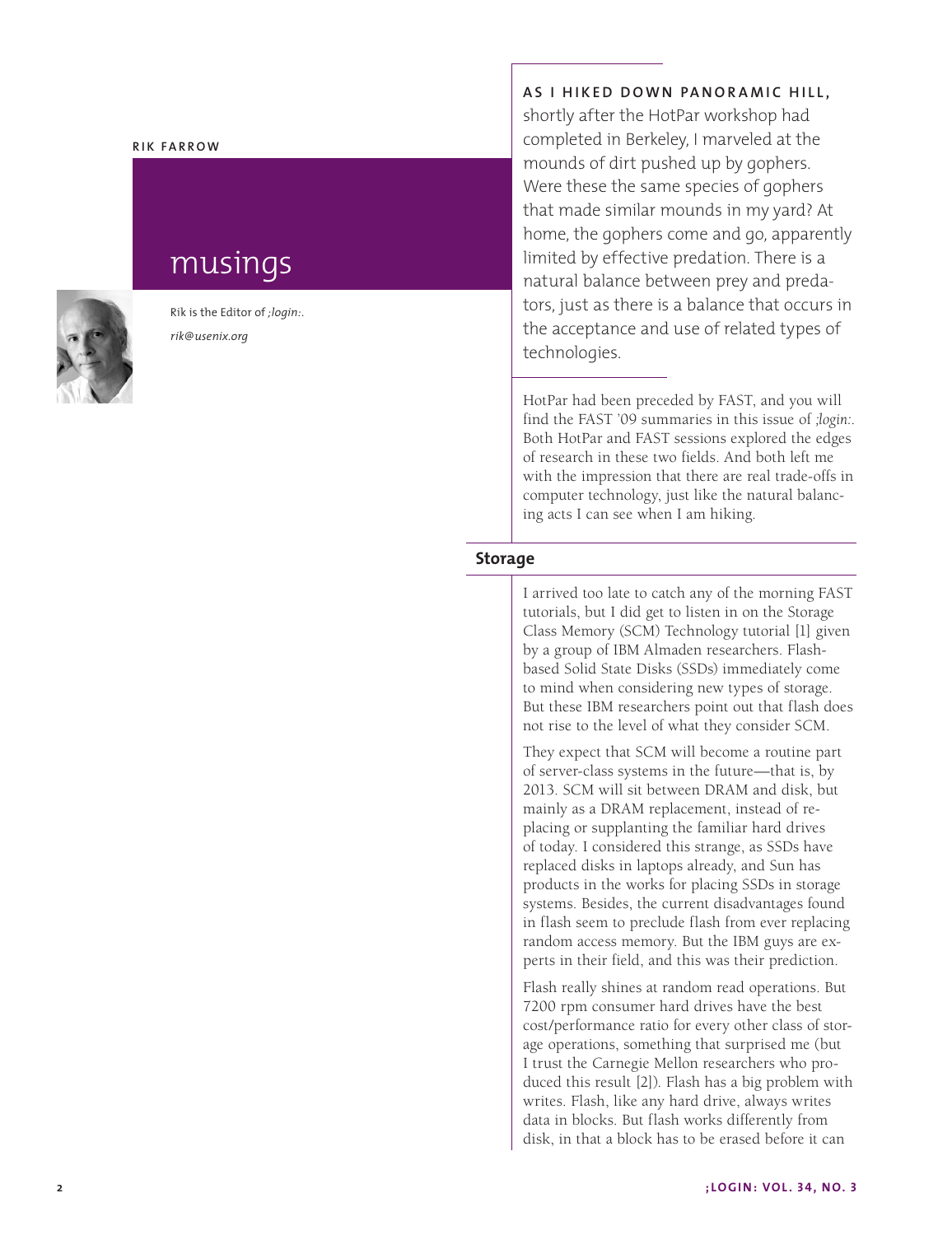be written. Typical flash blocks are 128KB, so writing a single byte of data means finding a previously erased block, reading the current data block into an on-device buffer, modifying the block, and writing it out. On top of this, flash technology is limited to 100,000 writes per block, implying that longterm endurance of a flash device could be measured in seconds.

Flash devices handle endurance with the Flash Translation Layer (FTL), which uses write-leveling to distribute erasures and writes across the entire media. Some flash uses, particularly those typical of desktops and laptops, are predominantly random read, so flash can function well here. The higher cost of SSD implies that flash will appear first in higher-cost devices, and today you only see SSD being sold with laptops and netbooks—a natural fit.

During an SSD BoF at FAST, Milo Polte of Carnegie Mellon pointed out that we still don't know where SSDs best fit into system architecture. SSDs are currently used as disk replacements, but he and others present at the BoF questioned if this is the right place for them. SSD vendors make flash appear to be block-oriented, but future uses may be more like what the IBM researchers envision, with SCM acting as a main memory replacement and not as block-oriented storage devices.

Like hard drive manufacturers, SSD vendors are hiding the internal details and functioning of their products [3]. Intel's pricy X25E 32GB SSD, according to Polte, starts off with great write performance, but this plummets because the device hides the overhead of block erasure during its initial operation. Once erased blocks become scarce, the thread controlling block erasure, a slow process (2ms), cuts heavily into write performance.

We are watching the evolution of a new class of hardware, the SCM. Just like the gophers and their predators, this new class will eventually find its way into its proper niche. Unlike nature, human researchers and designers have control over the design of flash and SCM, and that will have a lot to do with where SCM will fit into the architecture of future systems.

# **The Pack Against the Three-Headed Hound**

During the late 1980s, I had the privilege of getting to review new workstation hardware for *UnixWorld* magazine. I didn't even own a computer, as I always had at least one brand-new UNIX-based workstation at home. I studied the systems architecture, as well as the user manuals for CPUs (MIPS, SPARC, PowerPC, Alpha), trying to understand why certain workstations did better at different benchmarks. Floating-point performance depended largely on processor support, but general performance relied on good bus design.

My workstation focus left me largely unaware of the revolution in multiprocessing that was happening at the same time. There were good reasons for this—for example, I couldn't have my own Connection Machine [4] for review. Not only were delivery, setup, power, and cooling serious issues, but I really had no idea how to review such massive and specialized systems.

Other people within the design industry were paying close attention to various Symmetric MultiProcessors (SMPs), because they saw these as potential game changers in the high-end server market. Gregory Pfister of IBM in Austin had collected a lot of research which eventually became a book comparing various forms of SMP to clusters [5]. Ric Wheeler of Red Hat recommended that I read this book when I mentioned my interest in earlier SMP technologies.

I actually had owned this book, but gave it away without reading it. The cover depicts a three-headed dog fighting off a pack of dogs. I recall puz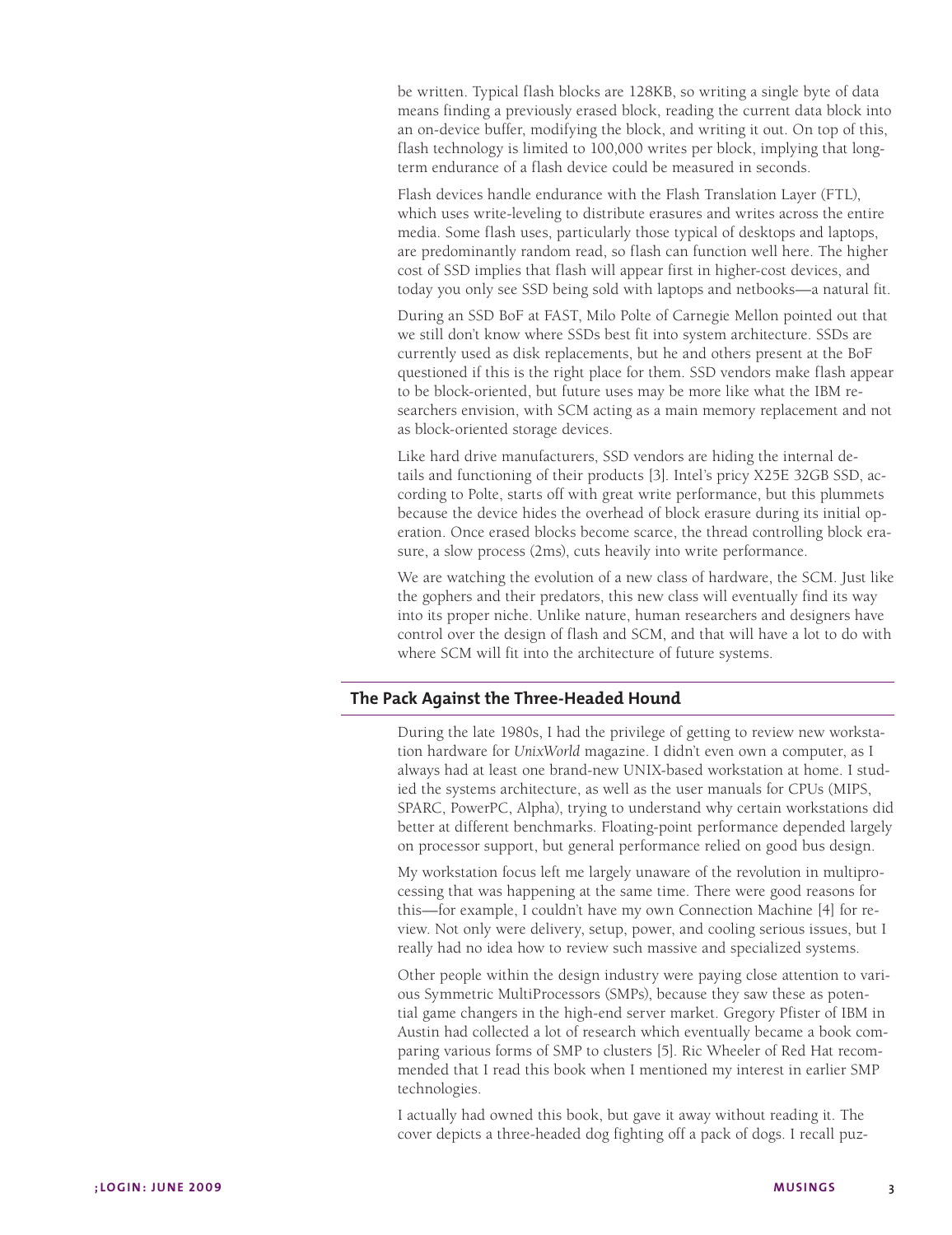zling over this weird cover before packing the book up to send to a university library, something I did with many of the books publishers sent me out of the blue. Now I needed to buy a copy of the book I had given away many years ago.

Pfister is an entertaining writer who is also a master of his topic. The cover that puzzled me symbolizes SMPs as multi-headed beasts and a cluster as a pack of dogs. He explains that while an SMP has multiple "heads," the processors, it has to share the rest of the "body." The pack of dogs represents the complete computer systems in a cluster all working together to attack a problem. The SMP not only must share system resources, such as memory and I/O, but also has less resiliency, as there is only one system image running. The cluster can lose one or more of its members and continue running, as each member is a compete system.

The big trade-off between SMP designs and clusters has to do with memory latency. SMPs share memory, so they can communicate quickly when running parallel programs. Cluster members each have their own memory and rely on message-passing to synchronize while running similar programs. Message-passing latency, usually over commodity networks, is many times slower than interprocess communication in SMP systems.

NUMA, Non-Uniform Memory Access systems, or Cache Coherent NUMA as Pfister calls them, sit somewhere in between when it comes to communications latency. These systems have high-speed interconnects, like the AMD Barcelona, so shared memory can be close (controlled by the on-chip memory manager) or far (accessed via another CPU's memory manager). Cache coherency means that changes to values in one processor's memory will be visible to other connected processors, but only after a significant delay.

You may be wondering what SMPs of the past have to do with the systems of today and the near future. The connection is obvious once you consider that multicore chips are like SMPs; as the number of cores grows larger over time, CPU designers are facing the same types of issues faced by the much earlier SMP system designers, with access to memory being the most significant one.

Cluster systems have become very popular when it comes to applications that can have lots of data and can be partitioned easily. Google's search application should come to mind, as it involves storing immense amounts of data using a cluster file system (GFS) and manipulating that data with MapReduce operations. MapReduce allows data to be partitioned, with each map or reduce operating on data that is local. Hadoop, an open source project sponsored by Yahoo!, works in a similar fashion and has been adopted by companies working outside of the Internet search business, but with lots of data and tasks that are easy to partition.

Clusters certainly have their place today and in the future of large systems. Multicore systems will dominate both the server and the desktop, including each head/node in any cluster. This is why I wanted to read Pfister's book, which despite being over 10 years old is still very relevant (and still in print, which also says a lot).

## **The Line-up**

Nothing like thinking about multiple racks of high-powered servers used by clusters to get one thinking about energy. Alva Couch, professor at Tufts University and a USENIX Board member deeply interested in Green IT,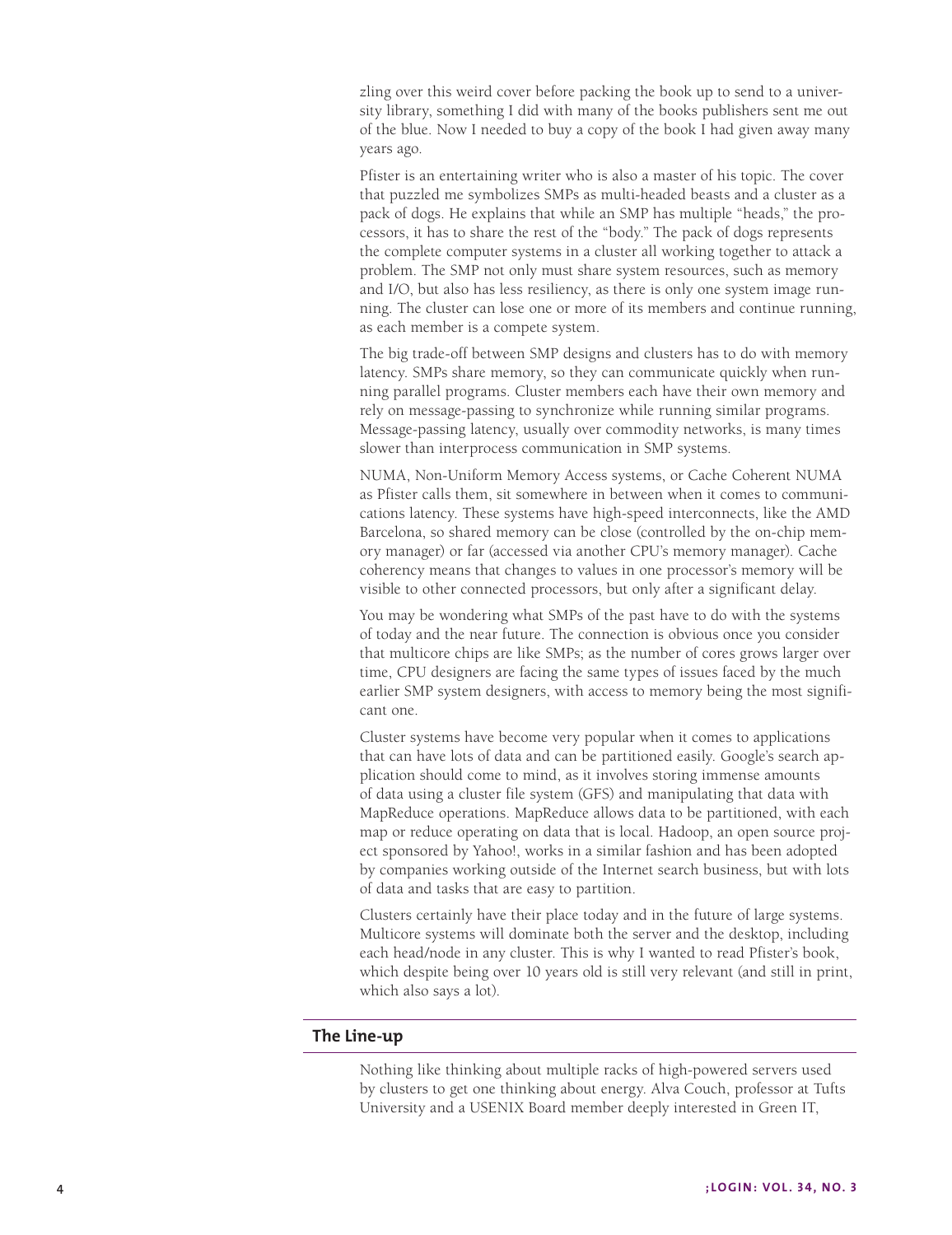writes about the Greening of IT. I really like how Alva describes the two types of Green that IT cares about and how this impacts buying behavior.

Next up, Hasan et al. have written a nice article, based on their FAST '09 paper, about provenance. Margo Seltzer drew my attention to their paper as a potential *;login:* article, and I agreed it would work well. Hasan explains what provenance is and why it is important and becoming even more important, before describing their own work on turning provenance on shared data into something that can be trusted.

Andrew Leung, working with NetApp engineers and Ethan Miller, writes about Spyglass. Based on a related FAST '09 paper, Leung points out that metadata searches for all the files owned by a particular user greater than 100KB and modified during the past week, for example, can take too long to accomplish when storage systems become truly large. The UNIX find command doesn't scale well when used on petabyte systems (unless you plan on reading a nice book like Pfister's while you wait for a response). Leung et al. came up with a solution that uses a separate store of metadata to speed up searches by a couple of orders of magnitude.

Weihang Jiang et al. examined the role of system logs when troubleshooting storage system problems. Like past FAST research sponsored by NetApp, this research also relies on the vast storehouse of data collected by NetApp as customers use their storage devices. In this article, Jiang explains the relationship between various classes of storage failures, from the failure of a disk to that of software, and how logs can help in analyzing these failures. I've spent a fair amount of time looking at logs in my life, as I suspect is true of most USENIX members. The results of Jiang's research will, I expect, match your own experience.

Rudi van Drunen continues his series on hardware by explaining signals. Unlike power and voltage, signals need to deliver data reliability, and Rudi explains how factors such as distance and the design of cables affect data delivery.

David Blank-Edelman continues on his theme of Web-page scraping by taking on the challenge of extracting data from a messy page. Peter Galvin describes advances in installing the LAMP/SAMP stacks when using Solaris and OpenSolaris. Dave Josephsen tells us about what happened when the company he works for suffered from the TV version of slashdotting, an interesting tale. Robert Ferrell then regales us with his thoughts on social networking.

Elizabeth Zwicky and Sam Stover have written book reviews for this issue. Jason Dusek has vowed to return in the next issue with more reviews about programming books.

We finish up with FAST '09 and TaPP '09 conference reports.

## **Wrap-up**

I still am astounded by the diversity I see in nature. Once I learned how to pay attention to my surroundings, I started to notice how the vegetation changed between the different faces of a hill, related to both sun and water, and how different critters exist in different environments.

As I walked down Panoramic Hill, I not only noticed the gopher holes but wondered if there were any pesky pack rats in the Bay Area. Pack rats build messy nests of gathered materials, and will even do so on car engines using your wiring harness as part of their nest. You really don't want pack rats in your area, believe me. Their range appears limited to desert areas, including